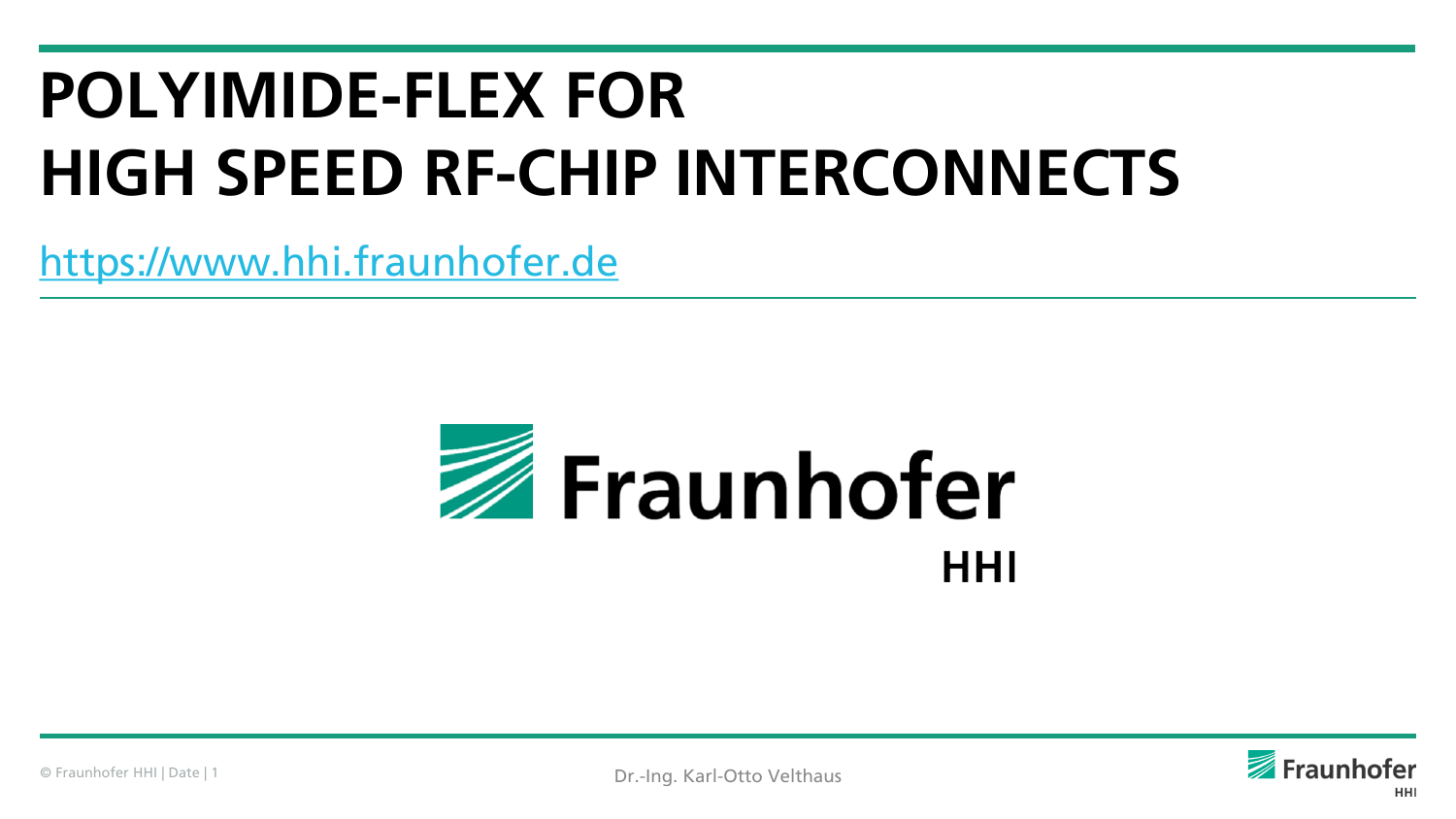## **Fraunhofer-Gesellschaft**



#### Fraunhofer is Europe's largest organization for applied research.

- 75 institutes and research units in Germany
- Research cooperation around the world
- 29 000 staff members
- Budget: more than 2.7 billion  $\epsilon$
- Research highlights: MP3 audio codec, H.264, H.265 video codec, LTE mobile communications standards

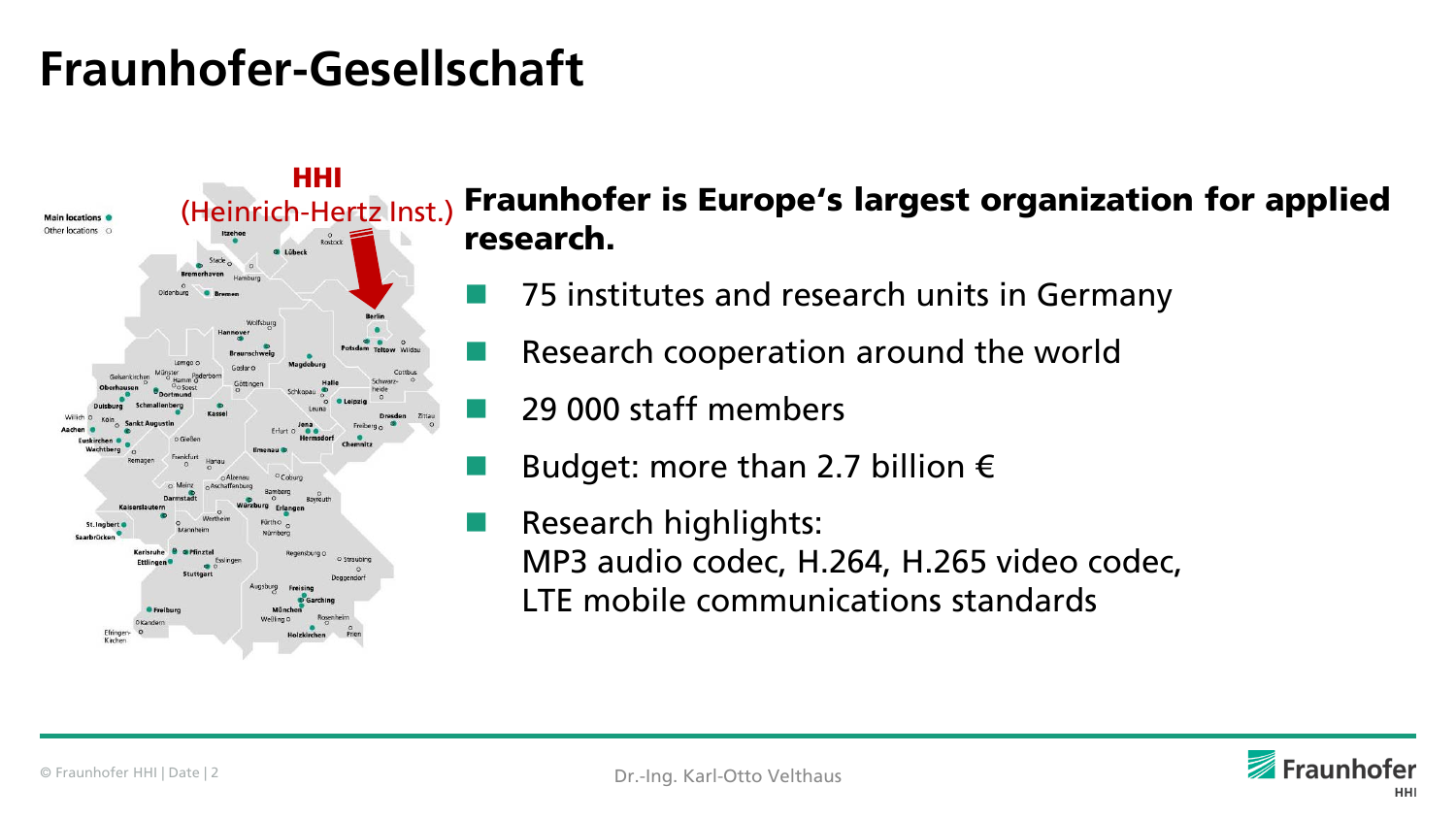## **Fraunhofer Heinrich Hertz Institute, HHI** 7 Departments



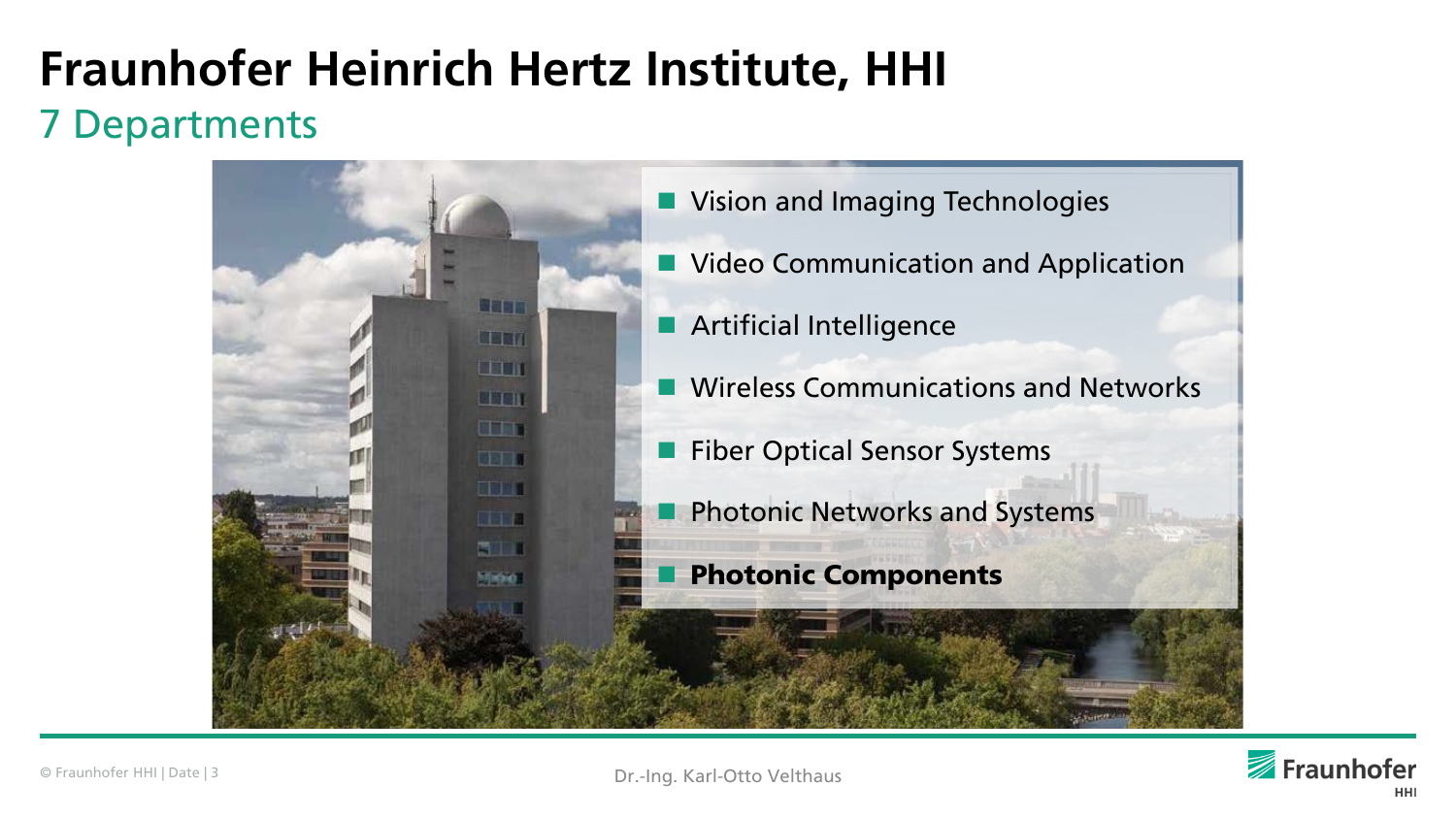## **HHI Photonic Components**

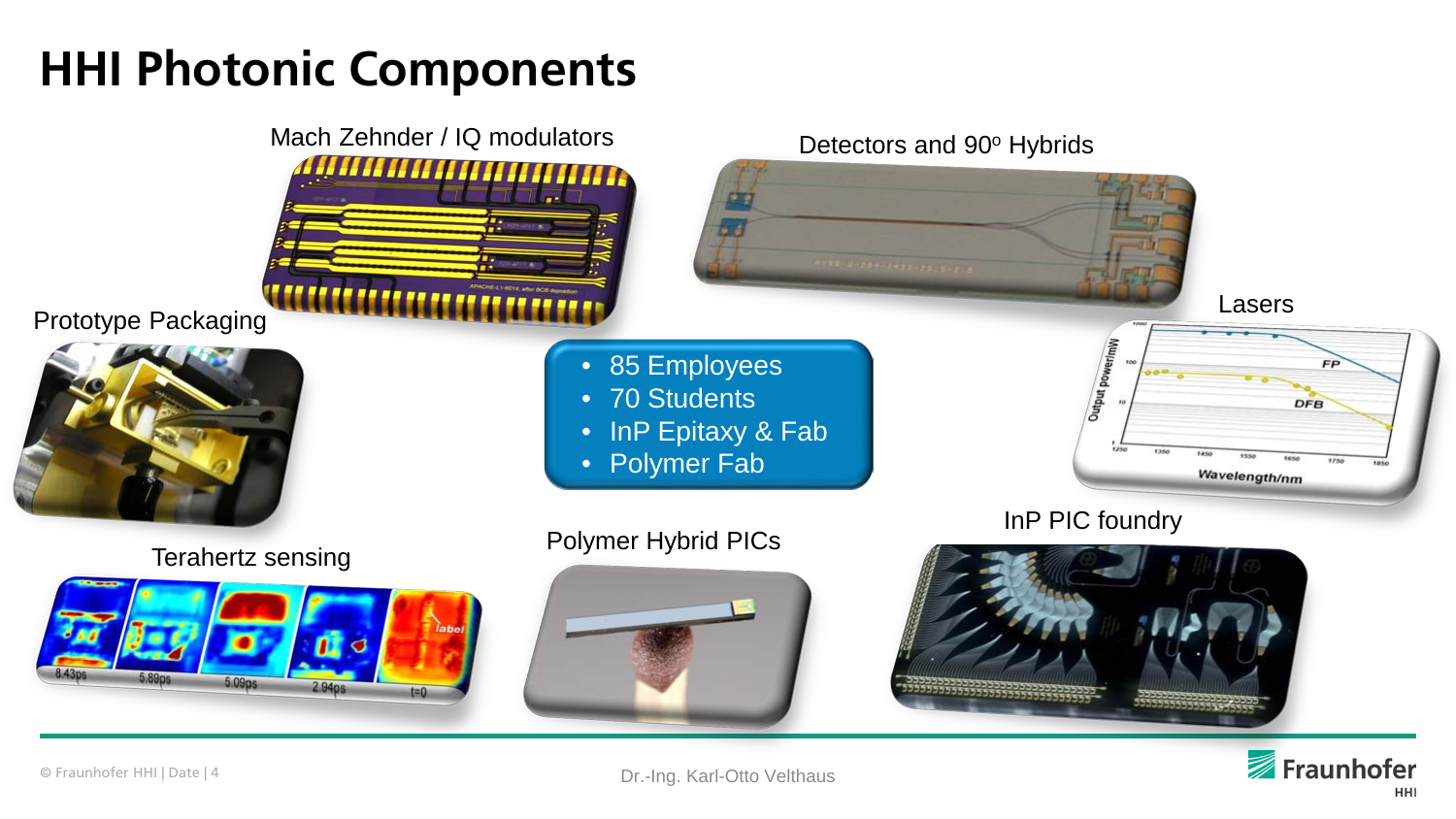## **Motivation**

… Evolution of optical transceivers: faster, lower-power, smaller size



#### Target:

- Baud rate > 90 Gbaud
- Lower power consumption
- Heterogeneous Integration
- Holistic Design Approach:

## Co-design of PIC, IC & RF-interconnect

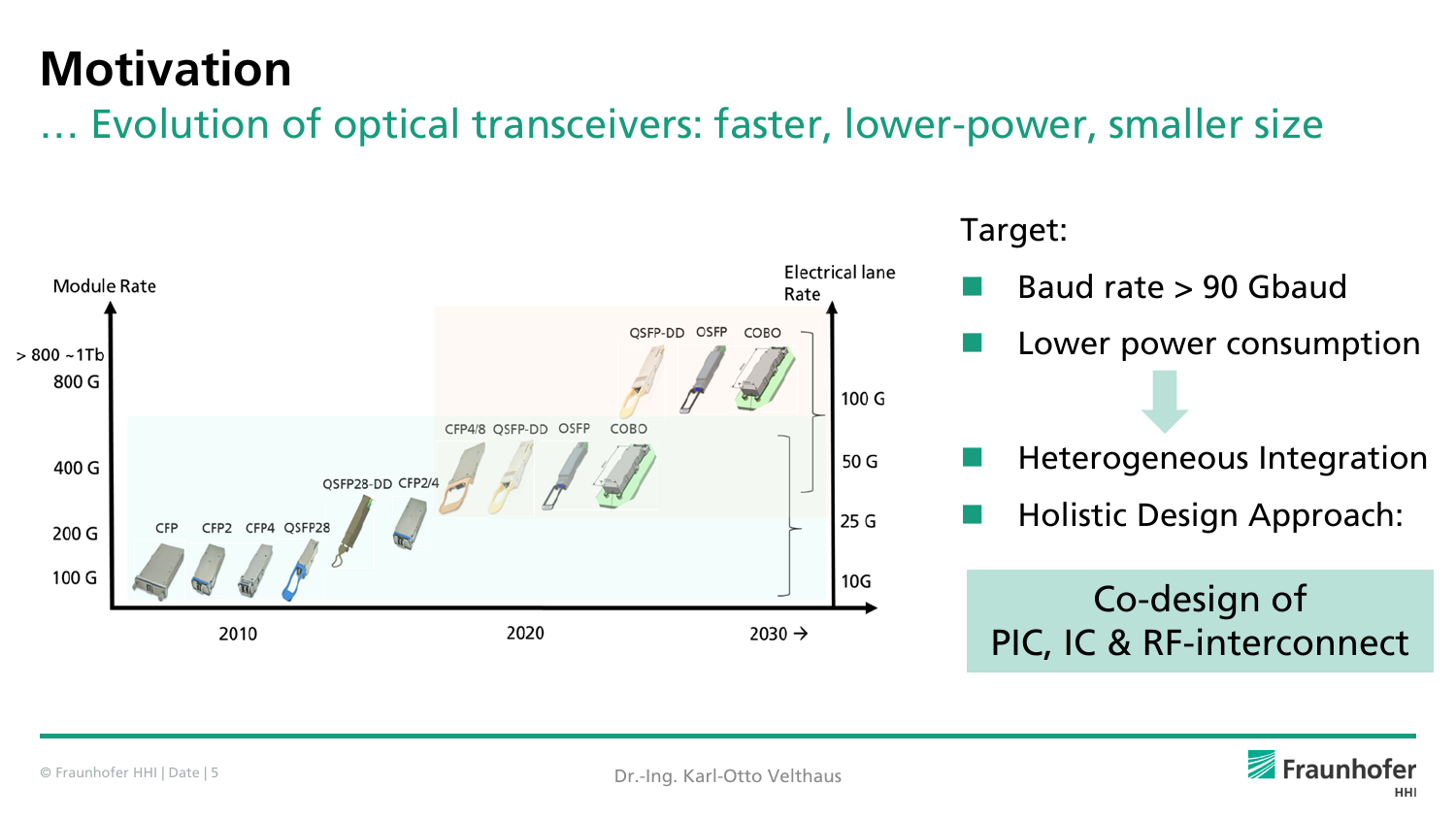# **Fraunhofer HHI MZM / EML with co-designed SiGe Driver-IC**

Non-standard impedance design - demands close proximity PIC/IC integration



Data from: S. Nakano, et al., "A 25-Gb/s 480-mW CMOS Modulator Driver using Area-Efficient 3D Inductor Peaking," IEEE Asian Solid-State Circuits Conf., paper 17-5, Nov. 9-11, 2015, Xiamen, Jujian, China

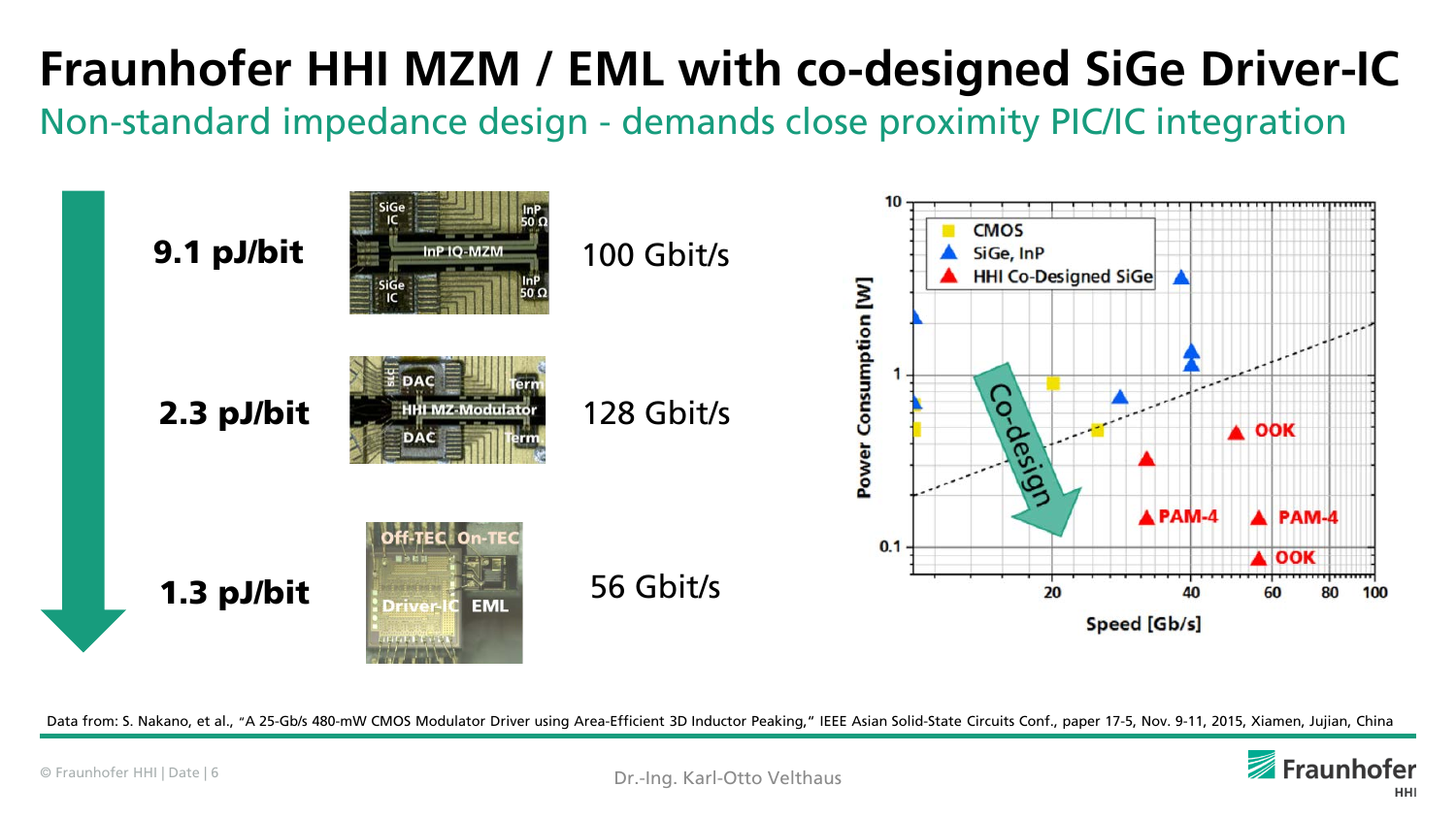## **Transceiver development towards > 90 Gbaud @ low power** Requirements for RF chip-interconnects

- Co-design
- co-packaging of Driver IC and PIC …to allow low power designs (e.g. open collector)
- Match required RF-Impedance (e.g. 2 x 25 Ohm)
- Good thermal and mechanical "isolation" (PIC / TEC driver passively cooled)
- Multiple channels (array)

### Polyimide RF-Flexline fulfills these requirements

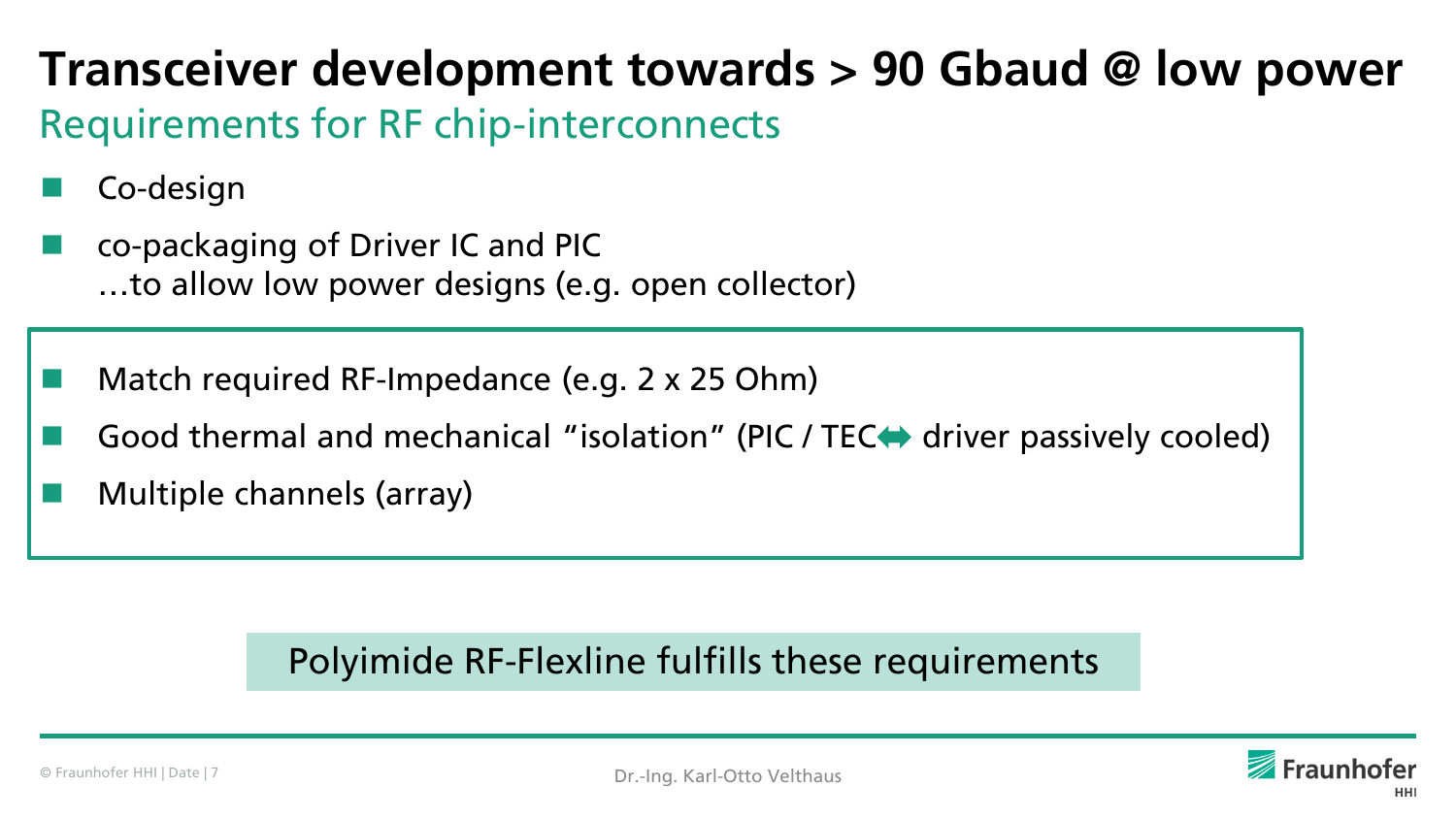# **RF FlexLine Development**

Technology, design and characterization at HHI



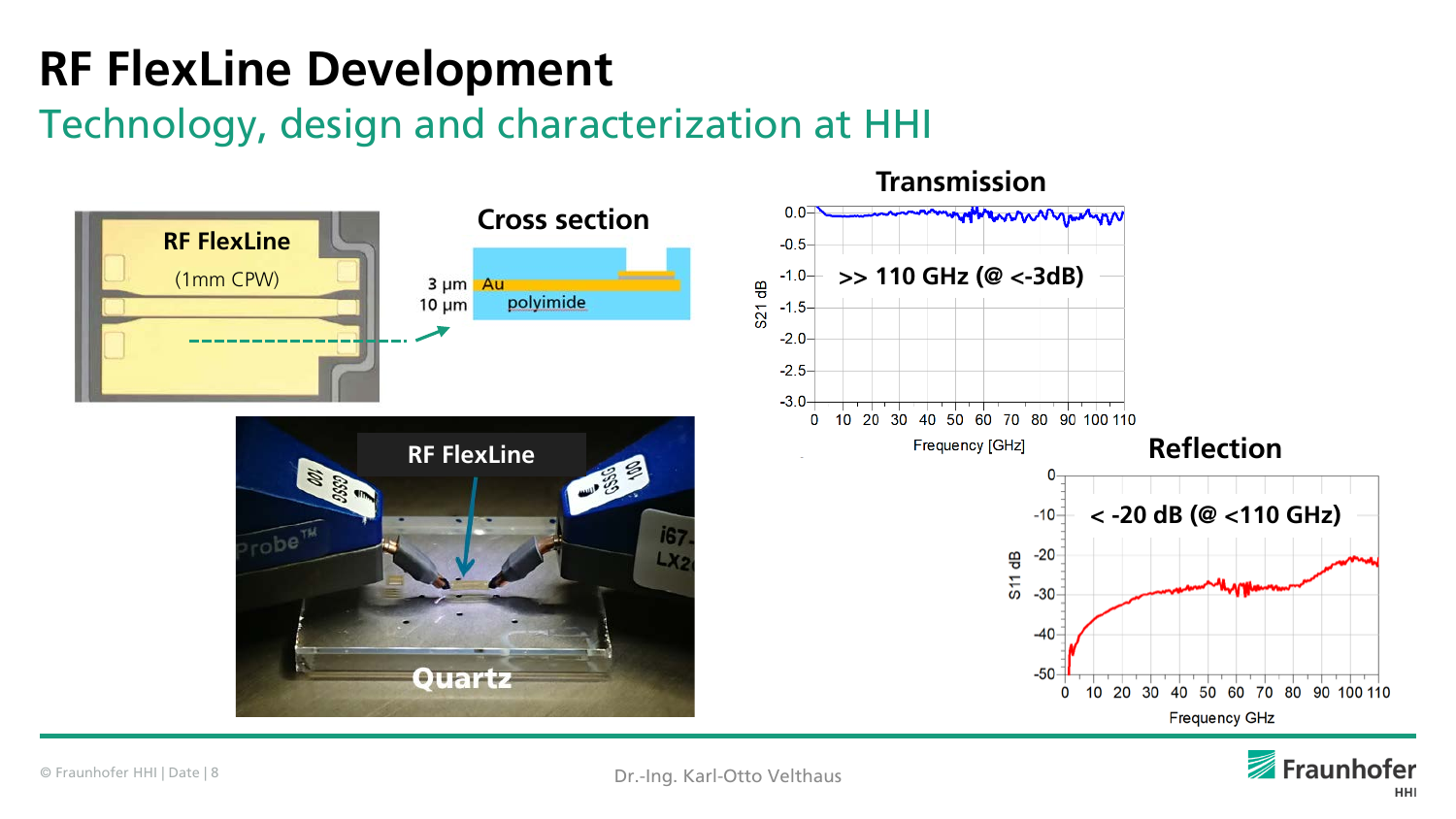## **3D-Design study – for a high Baud rate TOSA** … artists view



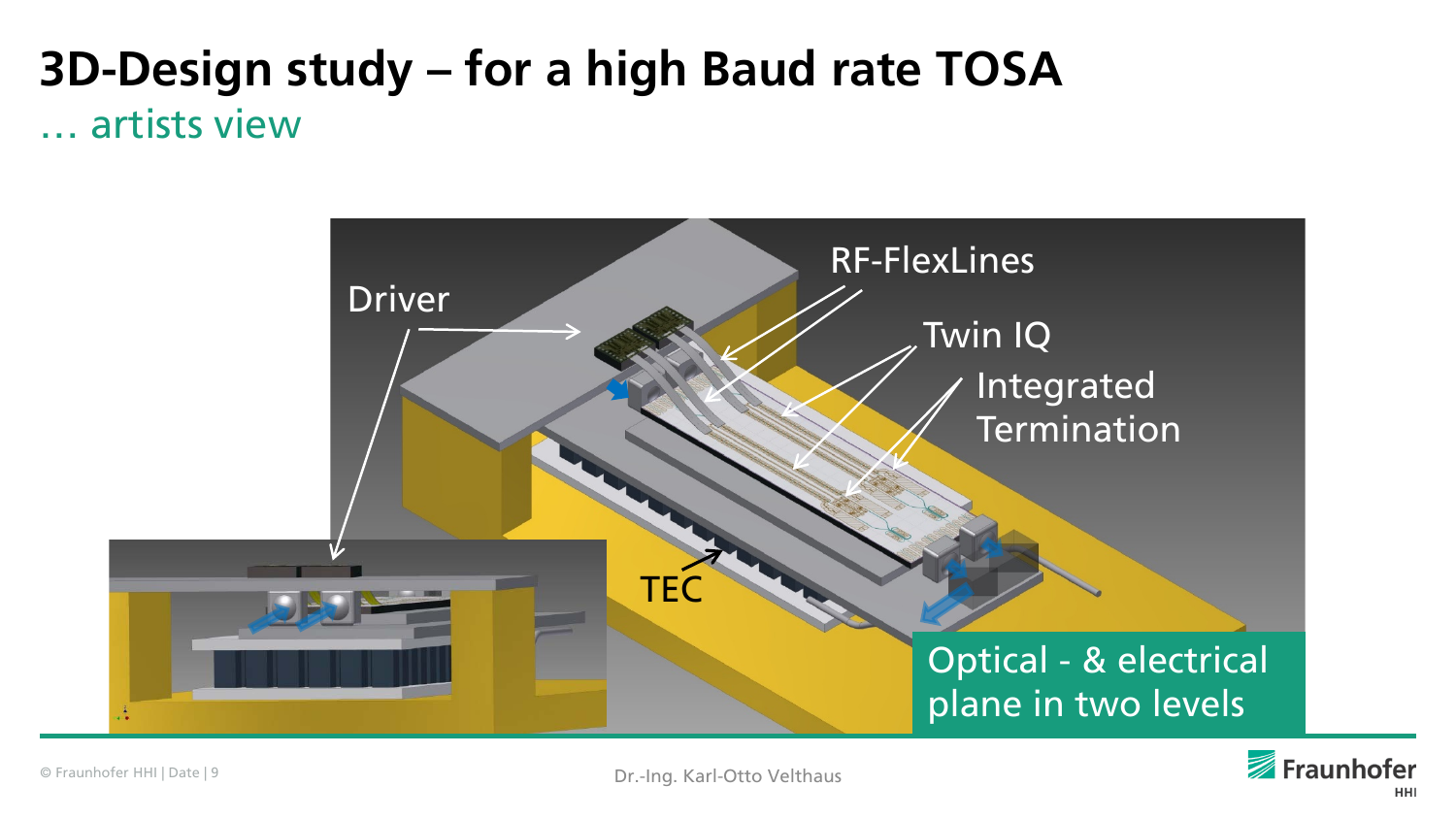## **RF-FlexLine**

Different designs: coplanar; CPS; differential…